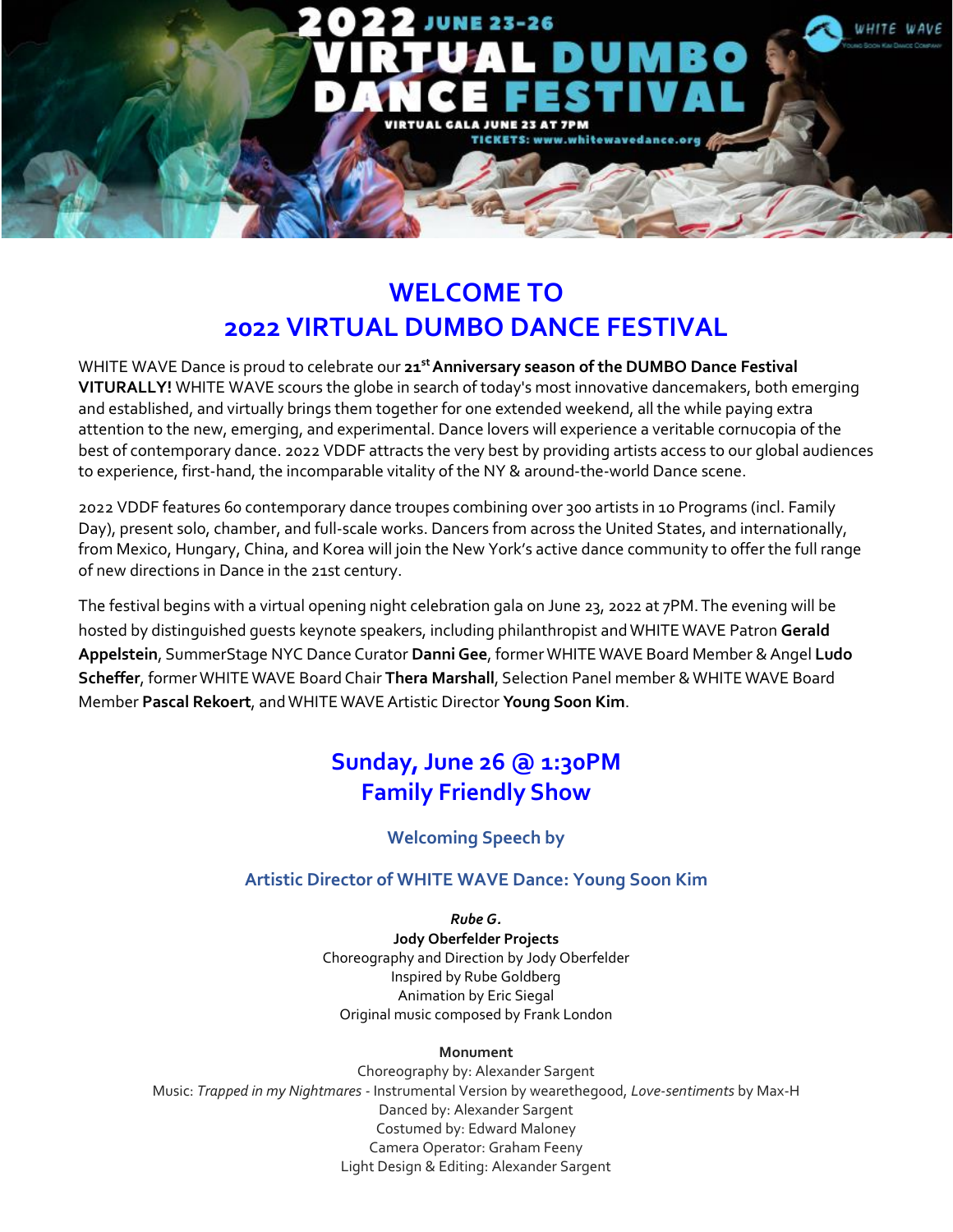## **Philanthropist | Patron of WHITE WAVE Dance: Gerald Appelstein**

*BEHIND THE CURVE* **ALISON COOK BEATTY DANCE**

Choreography by Alison Cook-Beatty Music by Monkey Chant, Glenn Kotche Danced by Carolina Rivera, Irving Amigon, Richard Sayama, and Timothy Ward Videographer: The Fleet, NYC Set Design: Saul Ulerio, with special thanks to Alexandra Beller and Christopher Bursley Premiered at Gibney Dance: Agnes Varis Performing Arts Center, NYC BEHIND THE CURVE was created under the mentorship of Doug Varone in DEVICES 4, with support from Ms. Joan Bowman.

> *A Change of Mind Redux* **Elise Knudson**

Choreography by: Elise Knudson with assistance from Sienna Blaw Music by: Elise Knudson with sounds of Alwin Nikilais Danced by: Elise Knudson and Sienna Blaw All other credits (Video, costumes, etc.) Video by Stephen Pisano

### **Artistic Director of Hyonok Kim Dance Arts**

*Weeping Water* **Hyonok Kim Dance Arts** Choreography by Hyonok Kim Music by Isang Yun Danced by Bo Pressly Video by Andre D. Kim, Dongsam Lee Costumes by Hyonok Kim

## **Former WHITE WAVE Board Chair: Thera Marshall**

*16*

**UBIN Dance** Na-Hyun Lee Choreography by Na-Hyun Lee Music by Ji Park Danced by Yoseb Kang, Hyejin Shin, Changyong Sung, Yejin Kim, Hyeayoon Kim, Sohee Jeon, Heejea Choi, Myoungseon Kim, Hanbi Yang, Hyukjoong Yoon, Yoonyoung Seo, Eunji Hong, Heayoung Na, Hanna Kang, Jeayoon Song, Minji Park Costume by Coinonia

\*\*\*\*

### **About WHITE WAVE**

Formed in 1988, WHITE WAVE Young Soon Kim Dance Company (WHITE WAVE) strives to inspire audiences through multi-dimensional dance productions reflecting themes and philosophies both modern and timeless. Our mission is to be a potent stimulus for change and expansion of the dance/arts world through the production of dance concerts, classes, residencies, and education. Artistic Director Young Soon Kim's vision is expansive, challenging the threshold of dance, music, theater and visual art, surging forward to create new possibilities. Ms. Kim creates works of vision and movement language in reverence and awe of novelty that challenge and broaden the boundaries of dance. We provide both emerging and established choreographers/companies with a NYC venue where they can congregate, create, rehearse and present new dance works through our festivals. [www.whitewavedance.org.](http://www.whitewavedance.org./)